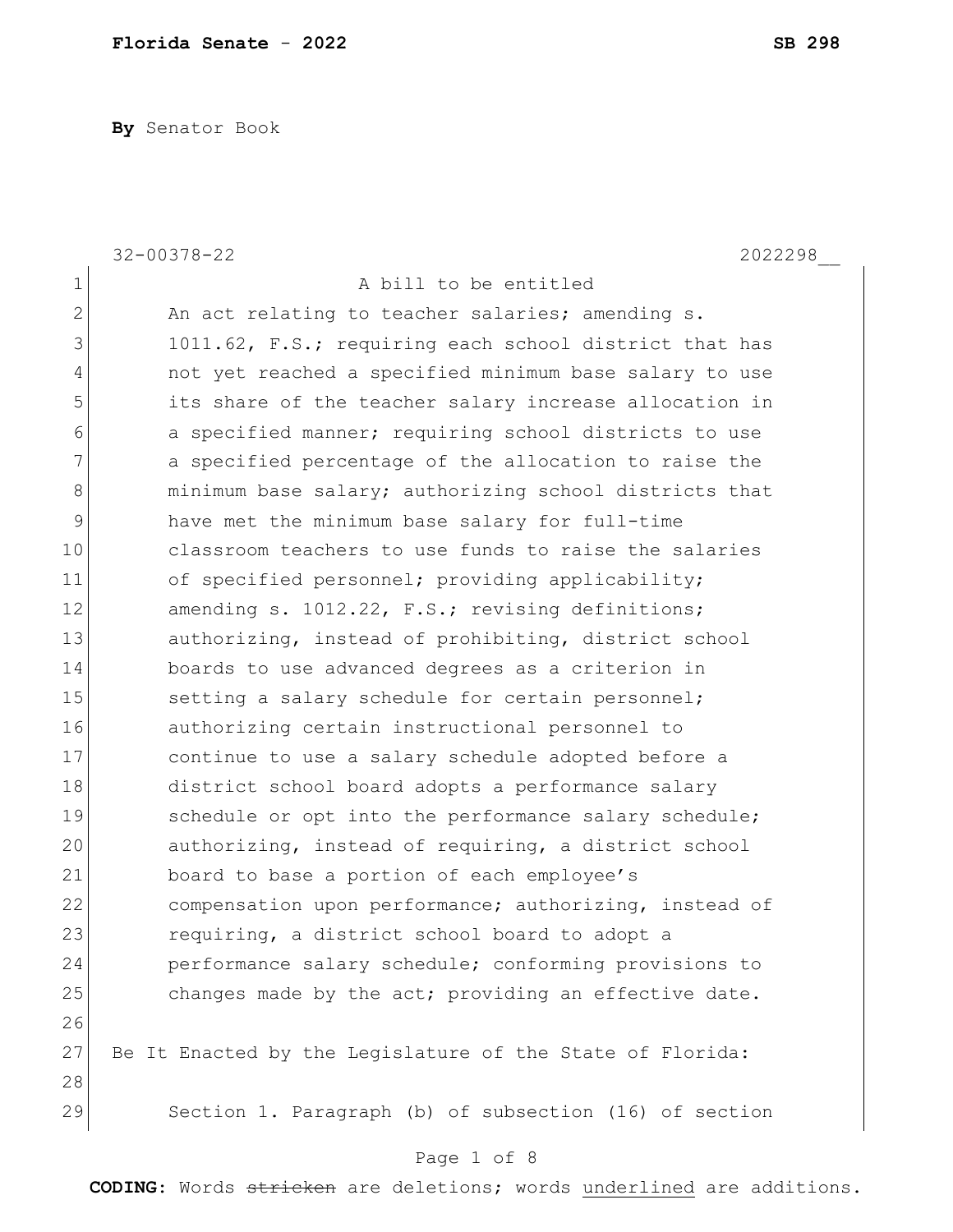32-00378-22 2022298\_\_ 30 1011.62, Florida Statutes, is amended to read: 31 1011.62 Funds for operation of schools.—If the annual 32 allocation from the Florida Education Finance Program to each 33 district for operation of schools is not determined in the 34 annual appropriations act or the substantive bill implementing 35 the annual appropriations act, it shall be determined as 36 follows: 37 (16) TEACHER SALARY INCREASE ALLOCATION.—The Legislature 38 may annually provide in the Florida Education Finance Program a 39 teacher salary increase allocation to assist school districts in 40 their recruitment and retention of classroom teachers and other 41 instructional personnel. The amount of the allocation shall be 42 specified in the General Appropriations Act. 43 (b) Allocation funds are restricted in use as follows: 44 1. Each school district that has not yet reached a minimum 45 base salary of \$47,500 and charter school shall use its share of 46 the allocation to increase the minimum base salary for full-time 47 classroom teachers, as defined in s.  $1012.01(2)$  (a), plus 48 certified prekindergarten teachers funded in the Florida 49 Education Finance Program, to at least \$47,500, or to the 50 maximum amount achievable based on the allocation and as 51 specified in the General Appropriations Act. School districts 52 shall use at least 50 percent of their share of the allocation 53 to raise the minimum base salary. The term "minimum base salary" 54 means the lowest annual base salary reported on the salary 55 schedule for a full-time classroom teacher. No full-time 56 classroom teacher shall receive a salary less than the minimum 57 base salary as adjusted by this subparagraph. This subparagraph 58 does not apply to substitute teachers.

### Page 2 of 8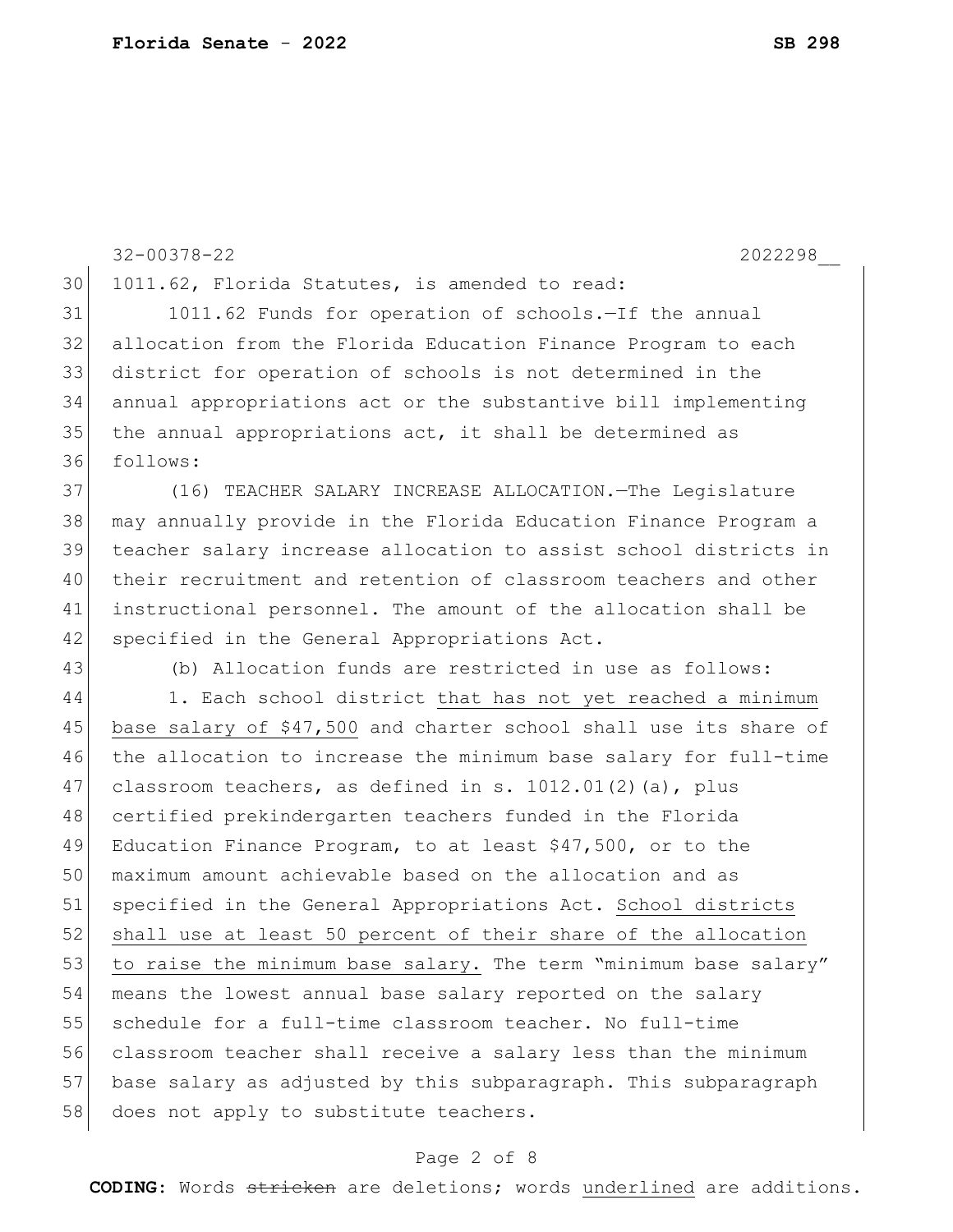32-00378-22 2022298\_\_ 59 2. In addition, each school district shall use its share of 60 the allocation to provide salary increases, as funding permits, 61 for the following personnel: 62 a. Full-time classroom teachers, as defined in s. 63 1012.01(2)(a), plus certified prekindergarten teachers funded in 64 the Florida Education Finance Program, who did not receive an 65 increase or who received an increase of less than 2 percent 66 under subparagraph 1. or as specified in the General 67 Appropriations Act. This subparagraph does not apply to 68 substitute teachers. 69 b. Other full-time instructional personnel as defined in s.  $70$  1012.01(2)(b)-(d). 71 3. A school district or charter school may use funds 72 available after the requirements of subparagraph 1. are met to 73 provide salary increases pursuant to subparagraph 2. 74 4. A school district or charter school shall maintain the 75 minimum base salary achieved for classroom teachers provided 76 under subparagraph 1. and may not reduce the salary increases 77 provided under subparagraph 2. in any subsequent fiscal year, 78 unless specifically authorized in the General Appropriations 79 Act. 80 5. School districts that have met the minimum base salary 81 of \$47,500 for full-time classroom teachers may use funds to 82 raise the salaries of veteran teachers who received less than a 83 3 percent raise in the previous fiscal year and to raise the 84 salaries of other full-time instructional personnel. This 85 subparagraph does not apply to substitute teachers. 86 Section 2. Paragraph (c) of subsection (1) of section 87 1012.22, Florida Statutes, is amended to read:

## Page 3 of 8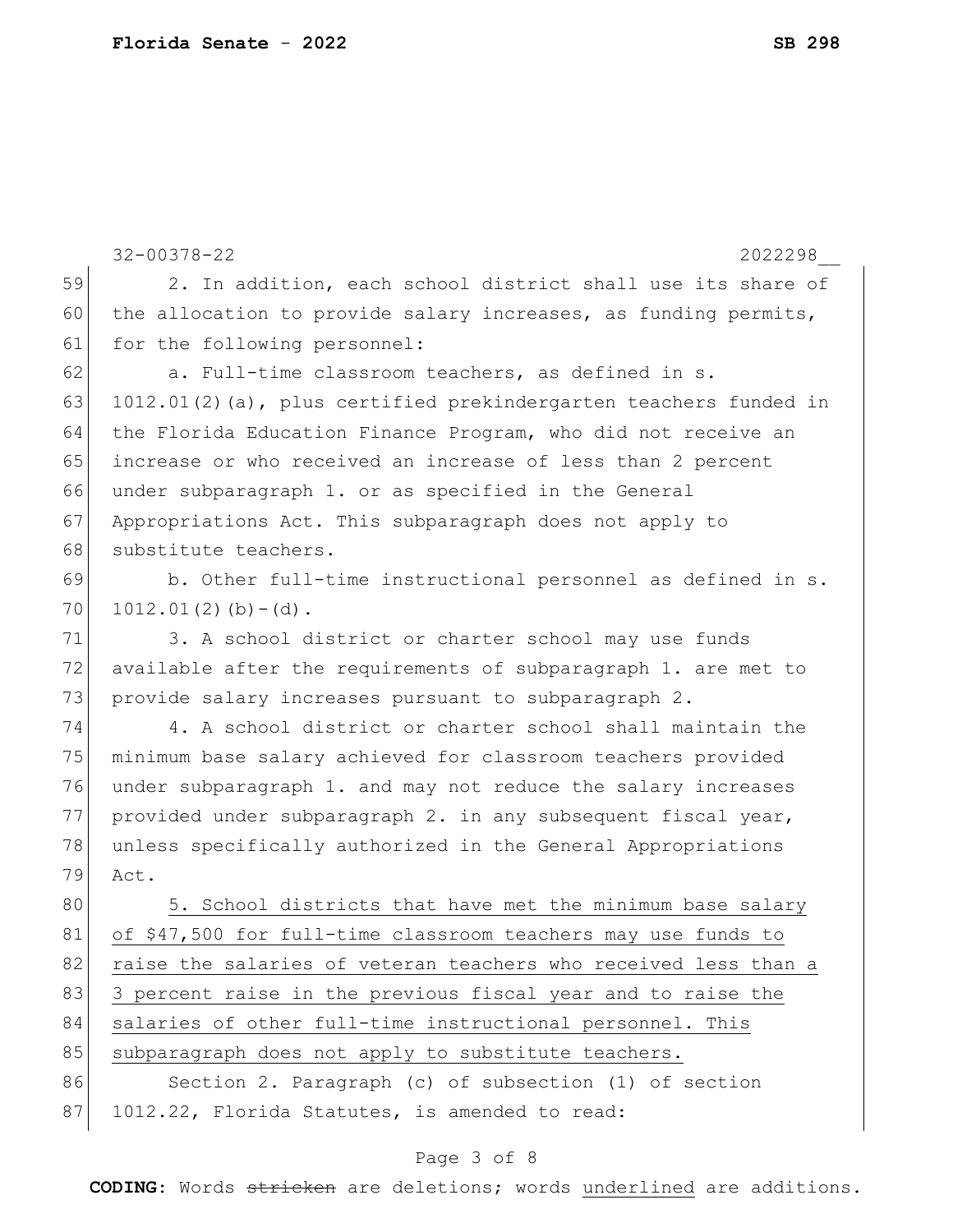|                                                                                  | $32 - 00378 - 22$<br>2022298                                       |
|----------------------------------------------------------------------------------|--------------------------------------------------------------------|
| 88                                                                               | 1012.22 Public school personnel; powers and duties of the          |
| 89                                                                               | district school board. The district school board shall:            |
| 90                                                                               | (1) Designate positions to be filled, prescribe                    |
| 91                                                                               | qualifications for those positions, and provide for the            |
| 92                                                                               | appointment, compensation, promotion, suspension, and dismissal    |
| 93                                                                               | of employees as follows, subject to the requirements of this       |
| 94                                                                               | chapter:                                                           |
| 95                                                                               | (c) Compensation and salary schedules.-                            |
| 96                                                                               | 1. Definitions. - As used in this paragraph:                       |
| 97                                                                               | a. "Adjustment" means an addition to the base salary               |
| 98                                                                               | schedule that is not a bonus and becomes part of the employee's    |
| 99                                                                               | permanent base salary and shall be considered compensation under   |
| 100                                                                              | $s. 121.021(22)$ .                                                 |
| 101                                                                              | b. "Grandfathered salary schedule" means the salary                |
| 102                                                                              | schedule or schedules adopted by a district school board before    |
| 103                                                                              | July 1, 2014, pursuant to subparagraph 4.                          |
|                                                                                  |                                                                    |
|                                                                                  | e. "Instructional personnel" means instructional personnel         |
|                                                                                  | as defined in s. $1012.01(2)$ (a) - (d), excluding substitute      |
|                                                                                  | teachers.                                                          |
|                                                                                  | c.d. "Performance salary schedule" means the salary                |
|                                                                                  | schedule or schedules adopted by a district school board may       |
|                                                                                  | adopt pursuant to subparagraph 5.                                  |
|                                                                                  | d.e. "Salary schedule" means the schedule or schedules used        |
|                                                                                  | to provide the base salary for district school board personnel.    |
|                                                                                  | e. f. "School administrator" means a school administrator as       |
|                                                                                  | defined in s. 1012.01(3)(c).                                       |
|                                                                                  | f. <del>q.</del> "Supplement" means an annual addition to the base |
| 104<br>105<br>106<br>107<br>108<br>109<br>110<br>111<br>112<br>113<br>114<br>115 | salary for the term of the negotiated supplement as long as the    |
| 116                                                                              | employee continues his or her employment for the purpose of the    |

## Page 4 of 8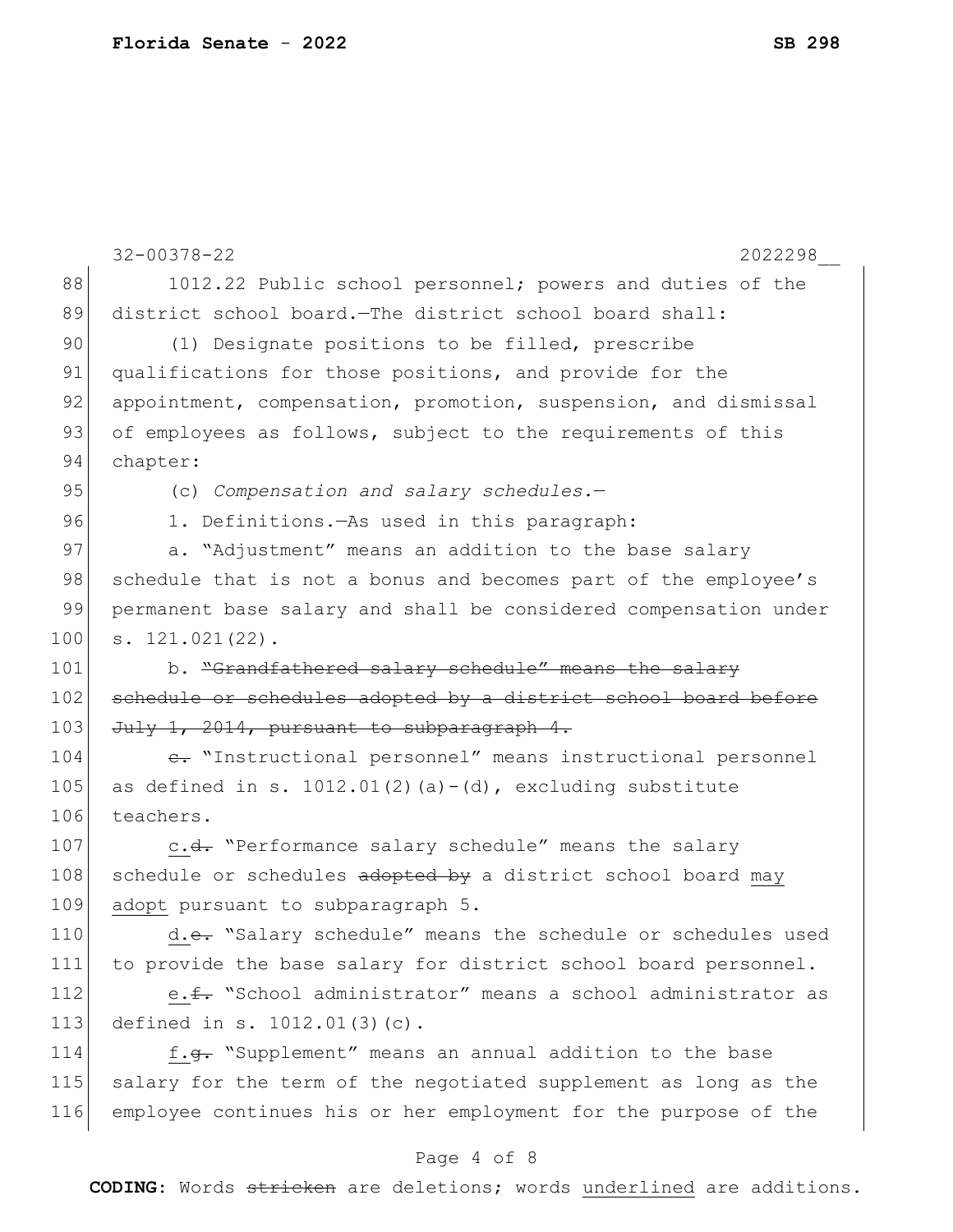32-00378-22 2022298\_\_ 117 supplement. A supplement does not become part of the employee's 118 continuing base salary but shall be considered compensation 119 under s. 121.021(22). 120 2. Cost-of-living adjustment.—A district school board may 121 provide a cost-of-living salary adjustment if the adjustment: 122 a. Does not discriminate among comparable classes of 123 employees based upon the salary schedule under which they are 124 compensated. 125 b. Does not exceed 50 percent of the annual adjustment 126 provided to instructional personnel rated as effective. 127 3. Advanced degrees.—A district school board may not use 128 advanced degrees in setting a salary schedule for instructional 129 personnel or school administrators hired on or after July 1, 130 2011, unless the advanced degree is held in the individual's 131 area of certification and is only a salary supplement. 132 4. Grandfathered Salary schedule.-133 a. The district school board shall adopt a salary schedule 134 or salary schedules to be used as the basis for paying all 135 school employees hired before July 1, 2014. If a school district 136 adopts a <del>Instructional personnel on annual contract as of July</del> 137  $\left| \frac{1}{2} \right|$ ,  $\left| \frac{2014}{2011} \right|$ , shall be placed on the performance salary schedule, 138 adopted under subparagraph 5. instructional personnel on a 139 continuing contract or professional service contract may 140 continue to use the salary schedule adopted before the 141 performance salary schedule or, if the employee relinquishes his 142 or her contract and agrees to be employed on an annual contract 143 under s. 1012.335, opt into the performance salary schedule  $\pm$ 144 the employee relinquishes such contract and agrees to be 145 employed on an annual contract under s. 1012.335. Such an

### Page 5 of 8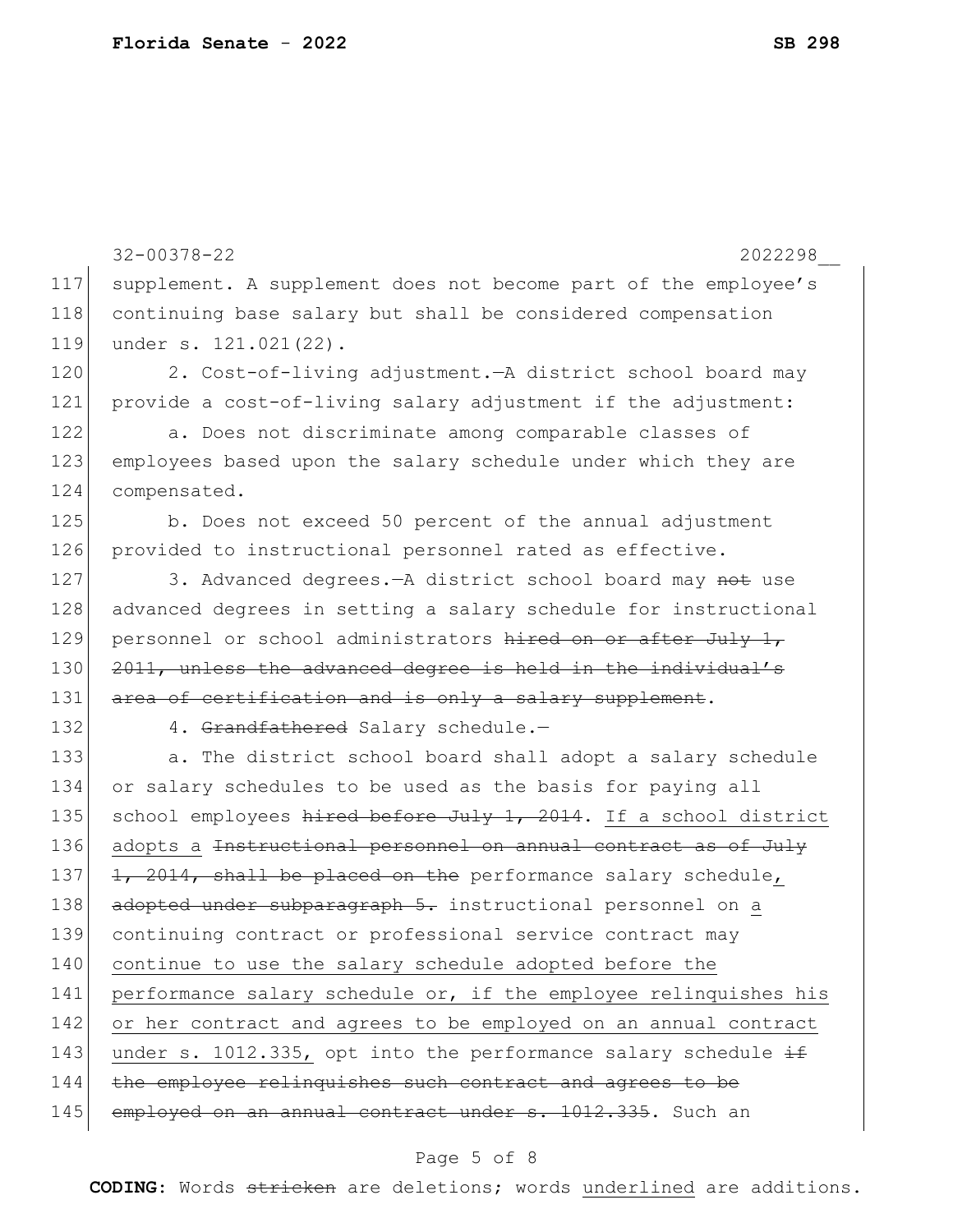|     | $32 - 00378 - 22$<br>2022298                                     |
|-----|------------------------------------------------------------------|
| 146 | employee shall be placed on the performance salary schedule and  |
| 147 | may not return to continuing contract or professional service    |
| 148 | contract status. Any employee who opts into the performance      |
| 149 | salary schedule may not return to the grandfathered salary       |
| 150 | schedule under this sub-subparagraph.                            |
| 151 | b. In determining the grandfathered salary schedule for          |
| 152 | instructional personnel, a district school board may must base a |
| 153 | portion of each employee's compensation upon performance         |
| 154 | demonstrated under s. 1012.34 and shall provide differentiated   |
| 155 | pay for both instructional personnel and school administrators   |
| 156 | based upon district-determined factors, including, but not       |
| 157 | limited to, additional responsibilities, school demographics,    |
| 158 | critical shortage areas, and level of job performance            |
| 159 | difficulties.                                                    |
| 160 | 5. Performance salary schedule. - A By July 1, 2014, the         |
| 161 | district school board may shall adopt a performance salary       |
| 162 | schedule that provides annual salary adjustments for             |
| 163 | instructional personnel and school administrators based upon     |
| 164 | performance determined under s. 1012.34. Employees hired on or   |
| 165 | after July 1, 2014, or employees who choose to move from the     |
| 166 | grandfathered salary schedule under sub-subparagraph 4. to the   |
| 167 | performance salary schedule shall be compensated pursuant to the |
| 168 | performance salary schedule once they have received the          |
| 169 | appropriate performance evaluation for this purpose.             |
| 170 | a. Base salary. - For a district school board that adopts a      |
| 171 | performance salary schedule, The base salary shall be            |

172 established as follows:

173  $(173)$   $(17)$  the base salary for instructional personnel and  $\theta$ 174 school administrators who opt into the performance salary

### Page 6 of 8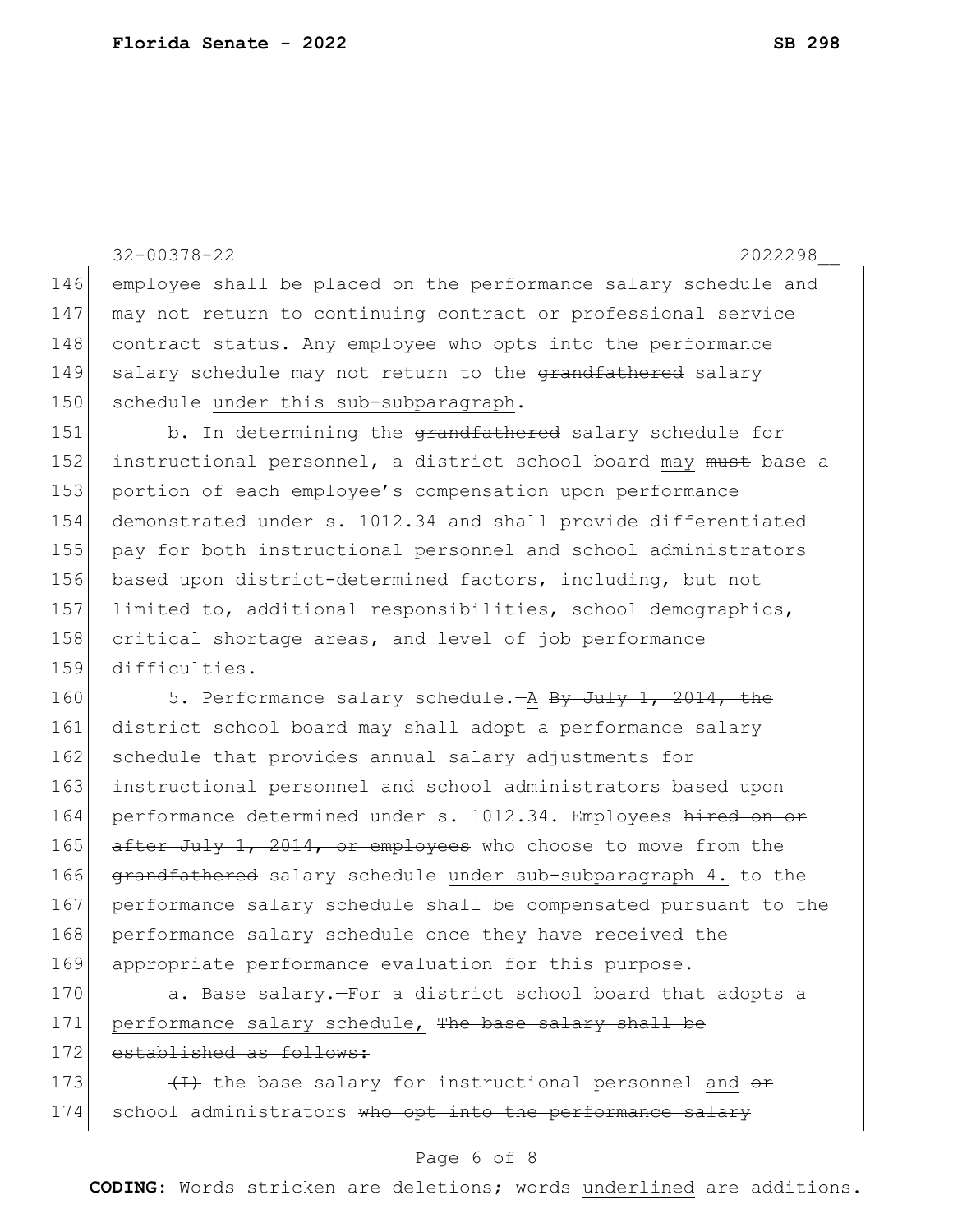32-00378-22 2022298\_\_ 175 schedule shall be the salary paid in the prior year, including 176 adjustments only. 177 (II) Instructional personnel or school administrators new 178 to the district, returning to the district after a break in 179 service without an authorized leave of absence, or appointed for 180 the first time to a position in the district in the capacity of 181 instructional personnel or school administrator shall be placed 182 on the performance salary schedule. Beginning July 1, 2021, and 183 until such time as the minimum base salary as defined in s. 184 <del>1011.62(16) equals or exceeds \$47,500, the annual increase to</del> 185 the minimum base salary shall not be less than 150 percent of 186 the largest adjustment made to the salary of an employee on the 187 grandfathered salary schedule. Thereafter, the annual increase 188 to the minimum base salary shall not be less than 75 percent of 189 the largest adjustment for an employee on the grandfathered 190 salary schedule.

191 b. Salary adjustments.—For a district school board that 192 adopts a performance salary schedule, salary adjustments for 193 highly effective or effective performance shall be established 194 as follows:

195 (I) The annual salary adjustment under the performance 196 salary schedule for an employee rated as highly effective must 197 be at least 25 percent greater than the highest annual salary 198 adjustment available to an employee of the same classification 199 through any other salary schedule adopted by the district.

200 (II) The annual salary adjustment under the performance 201 salary schedule for an employee rated as effective must be equal 202 to at least 50 percent and no more than 75 percent of the annual 203 adjustment provided for a highly effective employee of the same

#### Page 7 of 8